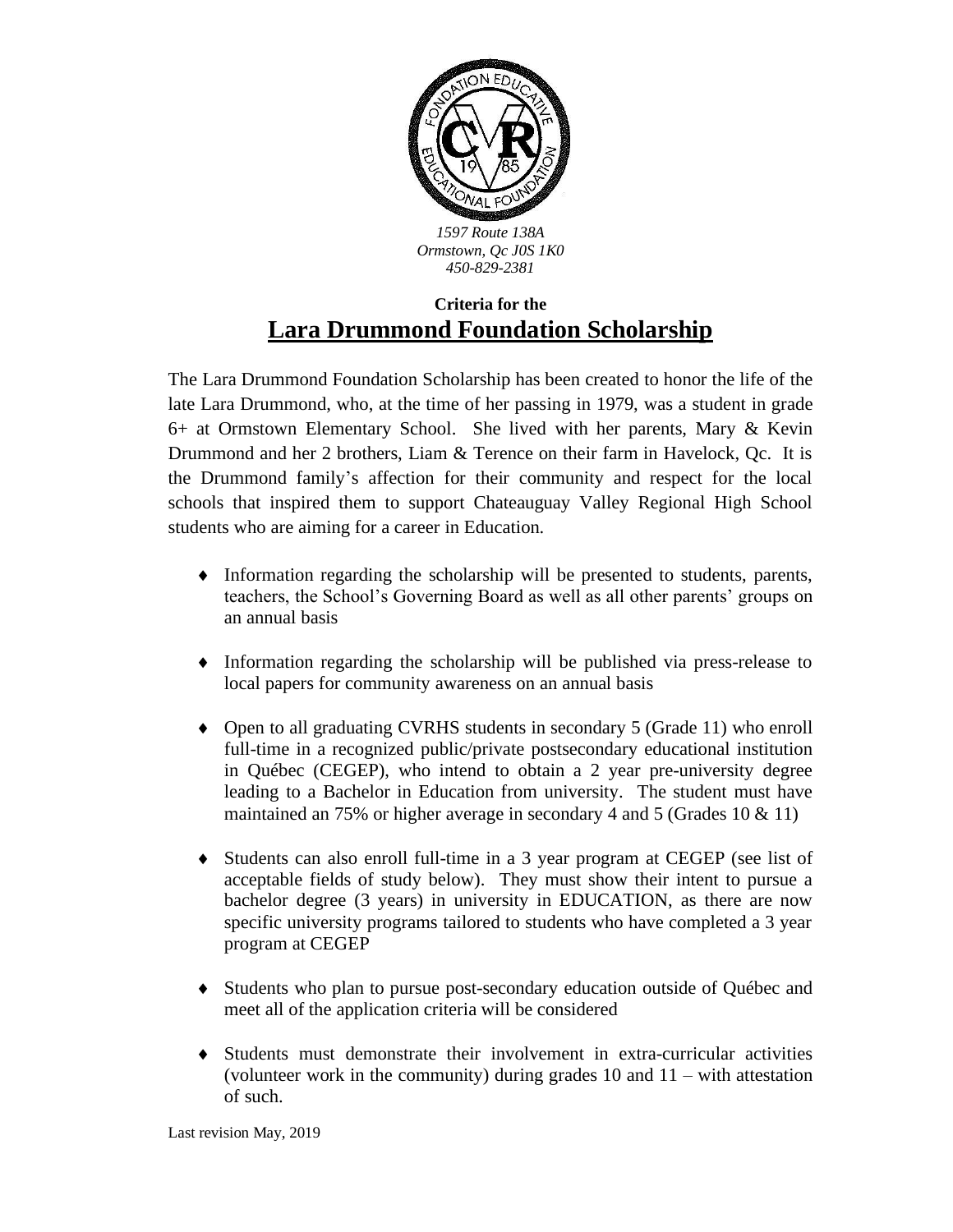

Students in the Universal Program can use the attestation they receive from the Universal Program director confirming he/she has successfully completed the requirements of the volunteer hours during the five years in high school as specified by the Universal Program.

Students in other Programs will provide a letter(s) confirming their involvement from the organization(s) they have volunteered with.

- Two reference letters (one from an educator and one outside the school milieu)
- Financial need and marks to be an important aspect of receiving this scholarship. CVREF will provide a Financial Need Assessment form with the application package to be filled out by the student.
- Students must be enrolled full-time in post-secondary studies in:

2 year pre-university program with the purpose of entering a university program (education)

- The recipient of this scholarship must be headed for a B.Ed. Proof of enrollment must be sent to CVR Educational Foundation at the beginning of each semester.
- Two scholarships of \$10,000 will be awarded at the CVRHS graduating ceremonies (June) and disbursed over 6 years as follows:

| Year 1 of CEGEP:      | \$1000 | \$500 per semester (Sept. & Jan.) |
|-----------------------|--------|-----------------------------------|
| Year 2 of CEGEP:      | \$1000 | \$500 per semester (Sept. & Jan.) |
| Year 1 of University: | \$1700 | \$1700 paid out in September      |
| Year 2 of University: | \$1900 | \$1900 paid out in September      |
| Year 3 of University: | \$2200 | \$2200 paid out in September      |
| Year 4 of University: | \$2200 | \$2200 paid out in September      |
|                       |        |                                   |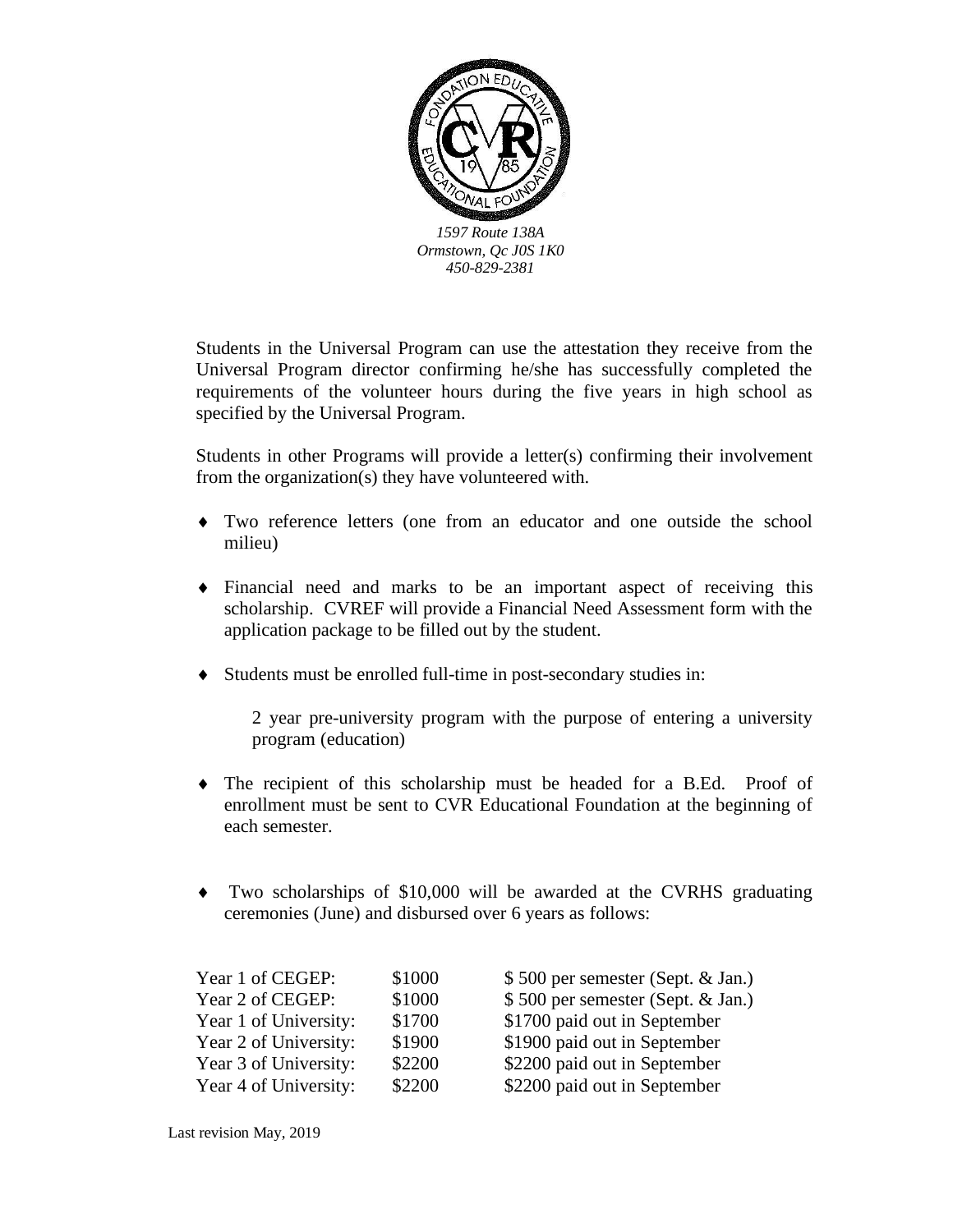

- To maintain an overall average of 75% every semester with a full-time status in the declared program at CEGEP. The recipient will be responsible to communicate to the CVR Educational Foundation his/her results and timetables every semester to receive the scheduled installments
- To maintain an annual accumulated G.P.A. of 3.3 with a full-time status in the declared program at university. The recipient will be responsible to communicate to the CVR Educational Foundation his/her results and timetables annually to receive the scheduled installments
- If scholarship criteria are not met (grades and full-time attendance in a program aiming at a career in Education) the scholarship immediately ceases.
- $\bullet$  If a recipient stops or postpones studies, their funds will be held for up to 1 year (from the date the scholarship was awarded or from the last attended postsecondary class) until they resume full-time studies. If a recipient does not resume full-time studies, the scholarship ceases. This can only happen once during a recipient's postsecondary school career.
- This scholarship is provided to Canadian citizens only (proof may be required)
- To be managed under the direction of the Chateauguay Valley Educational Foundation, its financial advisors and its donors
- The CVR Educational Foundation will call for applications
- Application deadline shall be set by the CVR Educational Foundation
- CVR's Guidance Counselor is available to play a role in assisting students in the application process, and in forwarding these applications to the CVR Educational Foundation.
- The CVR Educational Foundation Coordinator shall review all applications, removing all identifying marks before the blind evaluation and making sure the application is complete.